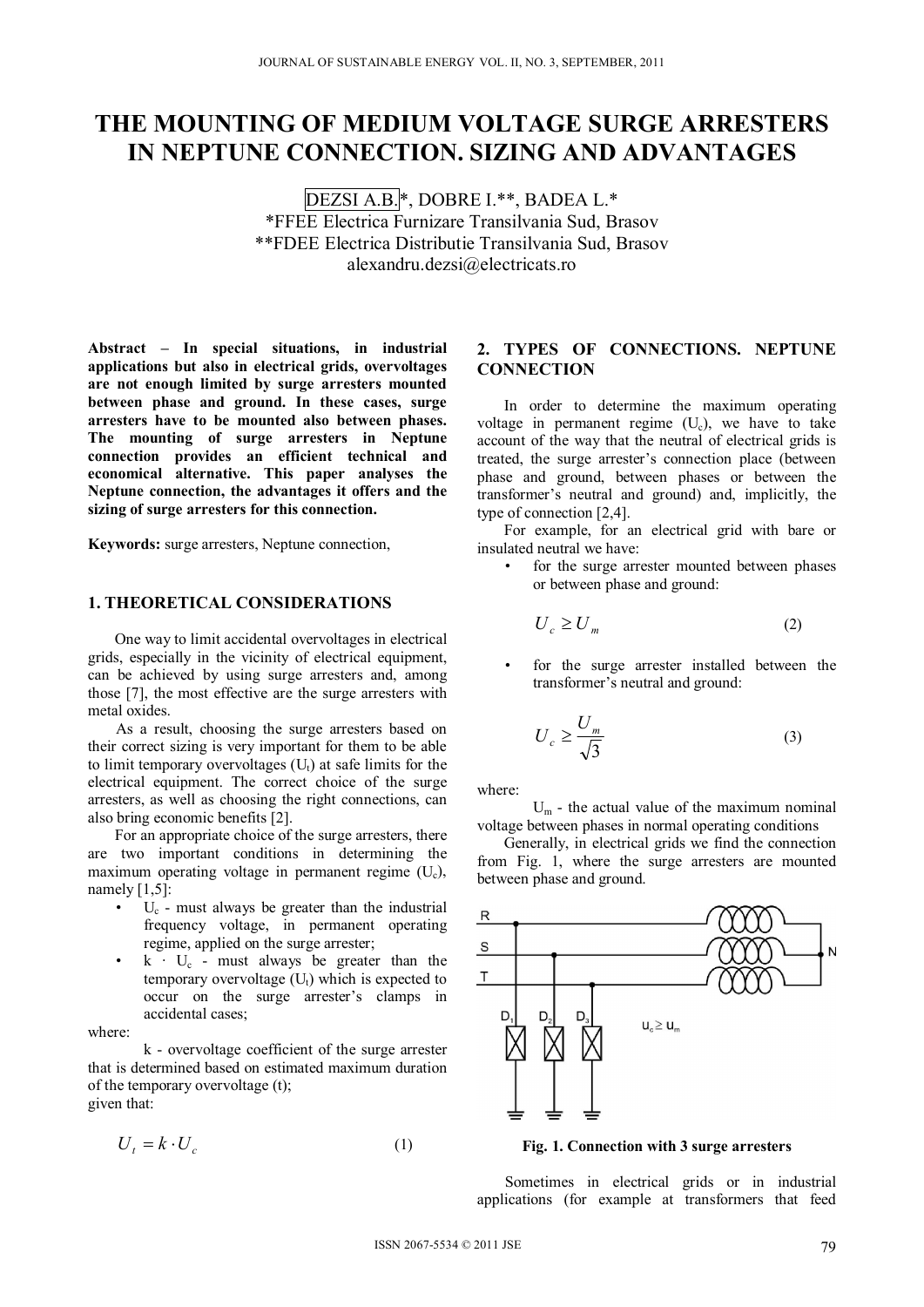electric arc furnaces), mounting the surge arresters only between phase and ground is not enough to limit the voltage, especially in limiting switching voltages.

In this case, we have to mount six identical surge arresters to solve the situation, three between phases and ground and three between phases, as shown in Fig. 2.



**Fig. 2. Connection with 6 surge arresters** 

A modern way of solving the situation from the previous case is to choose a Neptune connection [3] using four identical surge arresters, as in Fig. 3.



#### **Fig. 3. Connection with 4 surge arresters. Neptune connection**

 As shown in Fig. 3., groups of two surge arresters are mounted in series both between phases (D1 - D2, D1 - D3, D2 - D3) and between phase and earth (D1 - D4, D2 - D4, D3 - D4), which shows that, theoretically, this connection is equivalent with the connection with 6 surge arresters and, moreover, the discharge values of the Neptune connection would be:

$$
U_{c_{Nepun}} = 0.5 \cdot U_{c_{conex6}}
$$
 (4)

or:

$$
U_c \ge 0.5 \cdot U_m \tag{5}
$$

for the Neptune case connection [3,4].

 In fact things are not like this. For example, for a fault with the ground on phase R, the surge arresters  $D_1$ and  $D_4$  are connected in parallel and, since the surge arresters working in permanent operating regime behave like capacities [6], we conclude that on the surge arresters  $D_2$  and  $D_3$  the following condition must be met:

$$
U_c \ge 0.662 \cdot U_m \tag{6}
$$

and since the four surge arresters must be identical, the relation (6) is valid when choosing the four surge arresters.

 Given that the surge arresters are always two in series (both between phases and between phase and ground), it means that the effect is the same as having a single surge with:

$$
U_c \ge 1.324 \cdot U_m \tag{7}
$$

or that, in the case of Neptune connection, the level of protection is with 33% higher compared with the case of the connection with six surge arresters.

## **3**. **ECONOMICAL EQUIVALENCE FOR DIFFERENT TYPES OF CONNECTION**

We consider the case of a 20 kV grid, where  $U_c = 24$ kV and the value of a surge arrester is E (referring everything to the value of a 24 kV, surge arrester this value is  $v_{24} = E$ ). For the case of the Neptune connection, for  $U_c = 0.662 \cdot U_m$ , the corresponding surge arresters are with  $U_c = 16$  kV, for which, according to data received from different vendors and making an average, we have:

$$
v_{16} = 0.74 \cdot E \tag{8}
$$

where  $v_{16}$  is the value of a surge arrester with  $U_c = 16$ kV.

Therefore if we consider that  $V_3$ ,  $V_6$  and  $V_4$  are the total values of the surge arresters mounted in connection with 3, with 6, respectively with 4 surge arresters (Neptune connection), these values are:

$$
V_3 = 3 \times v_{24} = 3 \times E = 3E \tag{9}
$$

$$
V_6 = 6 \times v_{24} = 6 \times E = 6E \tag{10}
$$

$$
V_4 = 4 \times v_{16} = 4 \times 0.74 \times E = 2.96E \tag{11}
$$

which shows that the cheapest connection is the connection with 4 surge arresters (Neptune connection), which has the approximate value of the connection with 3 surge arresters (but much better from the technical point of view) and about half of the value of the connection with 6 surge arresters, both solving the same situations.

 The example above was referring to medium voltage surge arresters with  $U_c = 24$  kV. For the usual voltage levels in medium voltage grids we have built, for example, the graphs in Fig. 4 (the value of the connection for the versions with 6 and 4 surge arresters) and Fig. 5. (the percentage advantage if we use the connection with